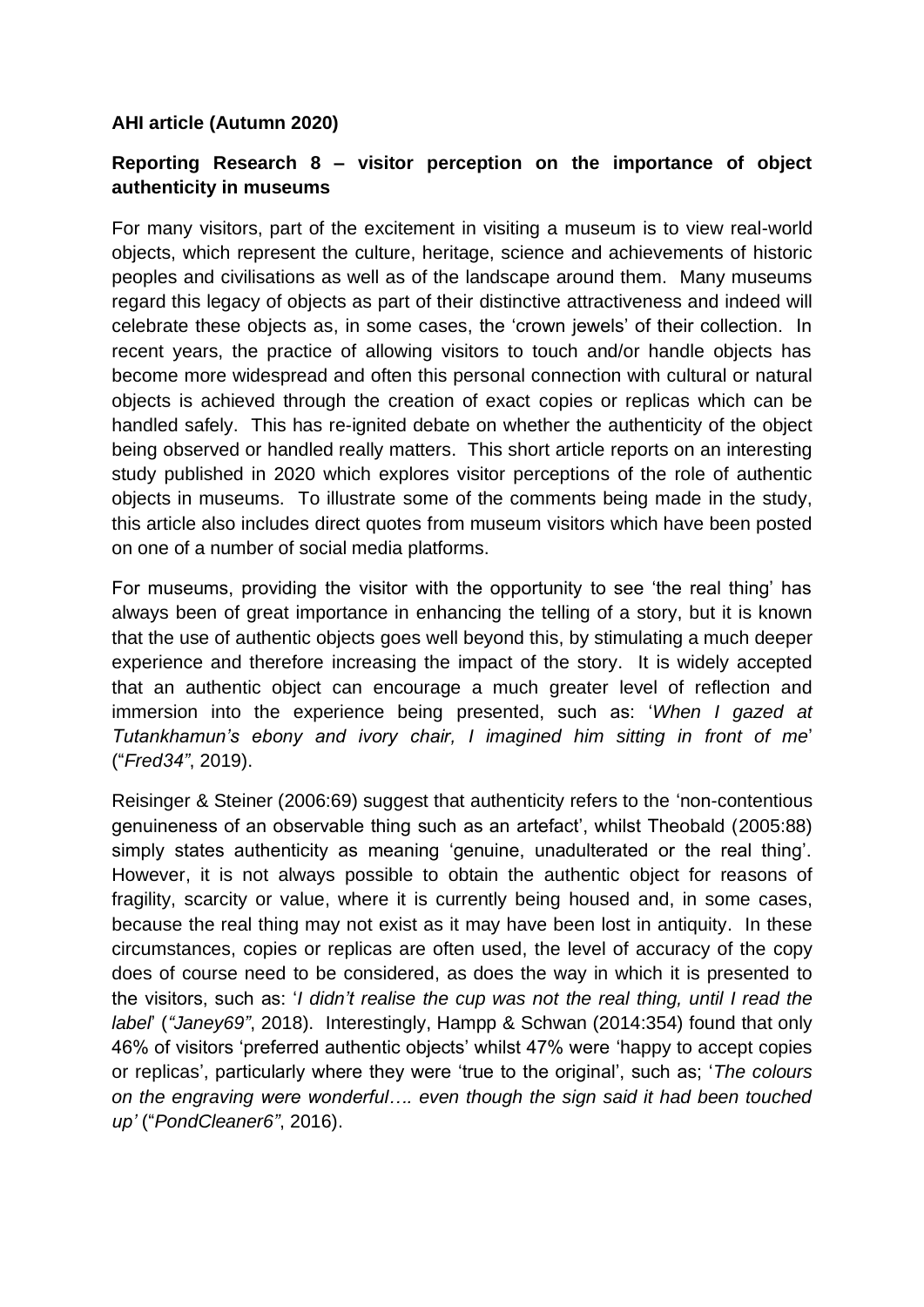Nine museums in Germany formed the basis for Schwan & Dutz's study which used six main questions to explore the role of authentic objects in museums. A 5-point Likert scale was used to rate the visitors' responses from strongly disagree (score=1) to strongly agree (score=5). Whilst their study focused upon the differences in response between visitors visiting science, cultural or natural history museums, for the purposes of this short article the results have been combined. A total of 703 responses were obtained with the average age of the respondent being 43. In terms of gender, 357 (50.8%) were female and 341 (48.5%) were male. Whilst 339 (48.2%) were visiting a museum for the first time, 364 (51.8%) were repeat visitors and 418 (59.5%) of the respondents were visiting the museum in a group.

In preparing for their study, Schwan & Dutz (2020:219) summarised the perceived value of authentic objects as follows: they attracts visitors' attention; heighten their situational interest; arouse their curiosity; surprise them; touch them emotionally; stimulate their imagination and make them think more intensively about the object and its history'. This is nicely illustrated by "*Jock*" (2017) who said: *'I could feel the heat of battle unfolding in front of me as I stared at the painting'.*

## **Table 1. Response of visitors to the Likert statements about authentic objects in museums (adapted\* from Schwan & Dutz, 2020:226 & 228).**

\*Note: for simplicity, not all of the results obtained in this study are presented in the table below. \*\* Score is measured here on a Likert scale where 5= Strongly agree and 1 = strongly disagree

| <b>Question 1:</b>                                                         | Score** | <b>Question 2</b>                     | <b>Score</b> |  |  |  |  |
|----------------------------------------------------------------------------|---------|---------------------------------------|--------------|--|--|--|--|
| To me, an object is authentic if it '                                      |         | 'Authentic objects'                   |              |  |  |  |  |
| Truly shows how it was                                                     | 4.55    | Bring a topic closer to me            | 4.32         |  |  |  |  |
| Tells stories                                                              | 4.01    | Help me comprehend something          | 4.25         |  |  |  |  |
| Has endured                                                                | 3.87    | Make me curious                       | 4.23         |  |  |  |  |
| Provides important insights for research                                   | 3.80    | Make me wonder                        | 4.04         |  |  |  |  |
| Shows many details                                                         | 3.79    | Make me think                         | 3.89         |  |  |  |  |
| Is of historical importance                                                | 3.64    | Transport me into a historical period | 3.89         |  |  |  |  |
| Whilst, the least positive scoring responses for these two questions were: |         |                                       |              |  |  |  |  |
| Is complete                                                                | 2.96    | Stimulate my fantasy                  | 3.70         |  |  |  |  |
| Is related to a famous person                                              | 2.44    | Surprise me                           | 3.56         |  |  |  |  |
| Is beautiful                                                               | 2.35    | Touch me                              | 3.42         |  |  |  |  |
| Is valuable / Is expensive                                                 | 2.34/   | Make my heart beat faster             | 3.14         |  |  |  |  |
|                                                                            | 1.50    |                                       |              |  |  |  |  |

In Table 1, the left-hand column presents the results relating to the characteristics of authentic objects, perhaps unsurprisingly 'truly showing how it was' scored the highest level of agreement and interestingly, most visitors felt that the monetary value of the object was not a key requirement for it to be authentic. The right-hand column reports on the different psychological effects of viewing authentic objects. The most popular effects being: 'enhanced comprehension'; 'brought the story to life' and 'encouraging greater curiosity', as illustrated here: '*How did they make it? it was so small and delicate*' ("*FiremanJoe*", 2016).

Chhabra's study of 200 museum curators in Iowa, USA recorded similar findings on the role of authentic objects with: 'representing the past' (4.49); 'having a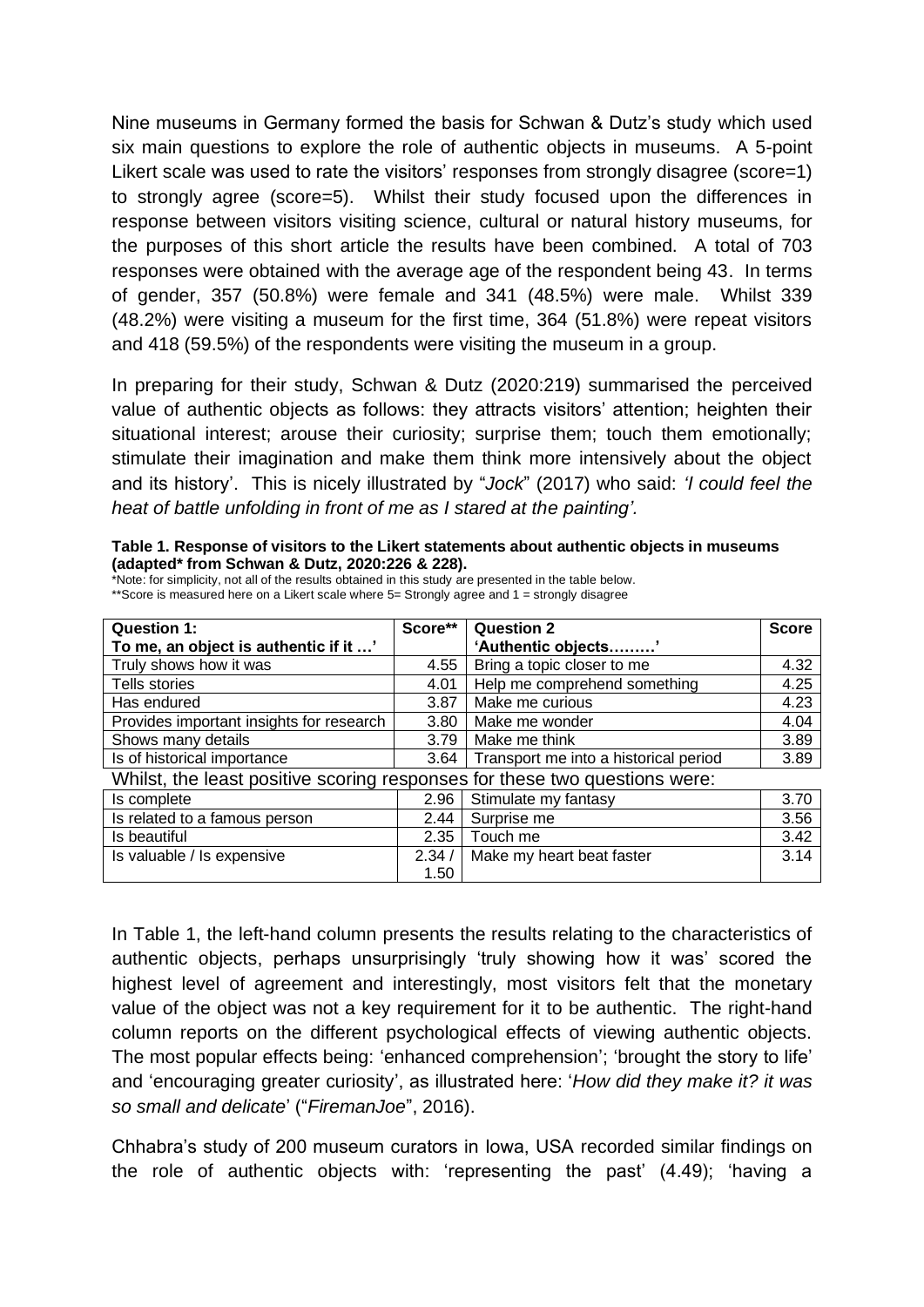documented history' (4.24) and 'representing the community' (4.00) as some of the highest responses (2008:436). In that study, the representation of an actual period in history was deemed to be the most important factor by the visitors, illustrated here by a comment from a visitor to the British Museum, London who said: '*Pompeii came to life for me – what a fascinating time it must have been*' ("*Chris27*", 2013).

In Schwan & Dutz's study, the visitors were also asked about the impact of restoration or conservation activity upon an object and the responses to the statement they posed 'To me an object is authentic even if'…. were as follows: 'it has been conserved' (4.13); 'it has been restored' (4.08) and 'some parts have been supplemented' (3.87), illustrated by "*Sukie2*" (2019) who said '*the wooden handle was restored, but that was ok'*. However, visitors were less positive in their response where 'many parts had been supplemented' (2.88) and 'It is not obvious what is original and what is not' (2.70) (Schwan & Dutz, 2020:230).

Schwan and Dutz posed two further questions to gauge the visitor's reaction to the use of non-authentic objects and the results are presented in Table 2.

|  |                                                        |  |  |  | Table 2. Response of visitors to the Likert statements about non-authentic objects in |  |
|--|--------------------------------------------------------|--|--|--|---------------------------------------------------------------------------------------|--|
|  | museums (adapted* from Schwan & Dutz, 2020:230 & 231). |  |  |  |                                                                                       |  |

| *Note: for simplicity, not all of the results obtained in this study are presented in the table below. |  |  |  |
|--------------------------------------------------------------------------------------------------------|--|--|--|
|                                                                                                        |  |  |  |

| **Score is measured here on a Likert scale where 5= Strongly agree and 1 = strongly disagree |  |
|----------------------------------------------------------------------------------------------|--|
|----------------------------------------------------------------------------------------------|--|

| <b>Question 4:</b>                     | Score** | Question 5:                                                                               | <b>Score</b> |
|----------------------------------------|---------|-------------------------------------------------------------------------------------------|--------------|
| If I notice an object is not original' |         | 'The role of replicas is'                                                                 |              |
| search for explanations                | 3.13    | I would look at a replica if the original<br>does not exist anymore                       | 4.61         |
| It makes no difference to me           | 3.07    | If an object is important for completing<br>an exhibition, then a replica can be<br>shown | 4.53         |
| I do look at it more closely           | 2.95    | It should be explicitly indicated if an<br>object is not an original                      | 4.49         |
| am disappointed                        | 2.43    | Only under a few circumstances, do I<br>find it justified to show replicas                | 3.16         |
| I do not look at it further            | 2.04    | In a museum, I expect to see original<br>objects instead of copies                        | 2.89         |

There was not a particularly strong response to 'not looking at an object if it was not authentic'. Indeed, most visitors agreed that replicas had a role particularly where the original was very fragile or did not still exist. Replicas were also regarded as a valuable inclusion for completeness in telling the full story associated with an exhibition. Chhabra (2008:443) talks about the object being there to represent the past but equally to create a personalised connection between 'then' and 'now', as illustrated here: '*Glad I saw it, but didn't agree with its use by them, blimey!'* ("*Skater6*", 2018).

In offering a brief summary of some of the results revealed in this study, it seems reasonable to suggest that: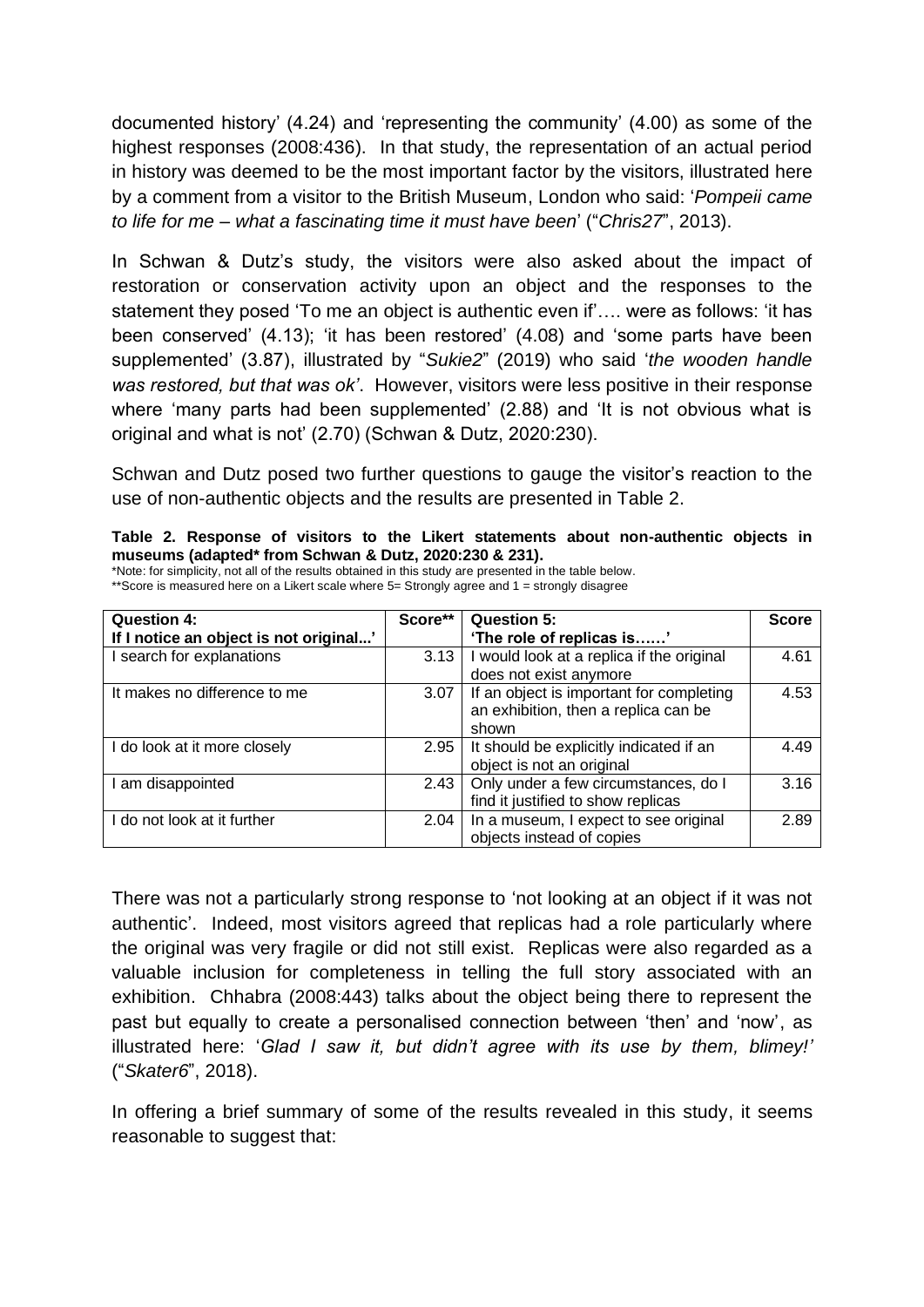- 1. Authentic objects should be used to show 'how it was', to bring the past to life, and connect the visitor to the story being told;
- 2. Authentic objects undoubtedly help the visitor to greater levels of comprehension, they make them think and stimulate curiosity;
- 3. Most visitors accept that conservation (and in some cases modification) of original objects is necessary but explanation of which parts are original remains important;
- 4. The use of copies or replicas was accepted by most visitors providing the object was explicitly marked as such. Indeed, where hands-on experiences or demonstrations were taking place, it was often deemed to be desirable to use copies or replicas.
- 5. Whilst this study did not specifically focus upon the needs of a younger audience, other studies (such as Bunce, 2016) have done so and seem to have found that children tend to value authentic objects more than replicas and in consequence when exposed to them explore the topic more deeply.

In summary, recent events have perhaps reminded us that for a museum authenticity is only one aspect of a broader set of domains which also include the dilemma of identity and reflection of the current societal climate, its norms and relationships. This indeed recognises the delicate balance that museums face in presenting objects (be they authentic or replicas) and their need to reflect on and consider the values of the original donor (where relevant), the feelings of the local community which may well represent a significant part of their core audience as well as the needs and perspectives of a broader audience who they may be hoping to attract to the exhibition in particular or, the museum in general.

(1,887 words)

## **References**

Bunce, L. 2016. Appreciation of authenticity promotes curiosity: Implications for object-based learning in museums. *Journal of Museum Education*, 41(3), 230-293.

Chhabra, D. 2008. Positioning museums on an authenticity continuum. *Annals of Tourism Research*, 35(1), 427-447.

Hampp, C. & Schwan, S. 2014. Perception and evaluation of authentic objects: Findings form a visitor study. *Museum Management & Curatorship*, 29(4), 349-367.

Reisinger, Y. & Steiner, C.J. 2006. Reconceptualizing object authenticity. *Annals of Tourism Research*, 33(1), 65-86.

Schwan, S. & Dutz, S. 2020. How do visitors perceive the role of authentic objects in museums? *Curator: The Museum Journal*, 63(2), 217-237.